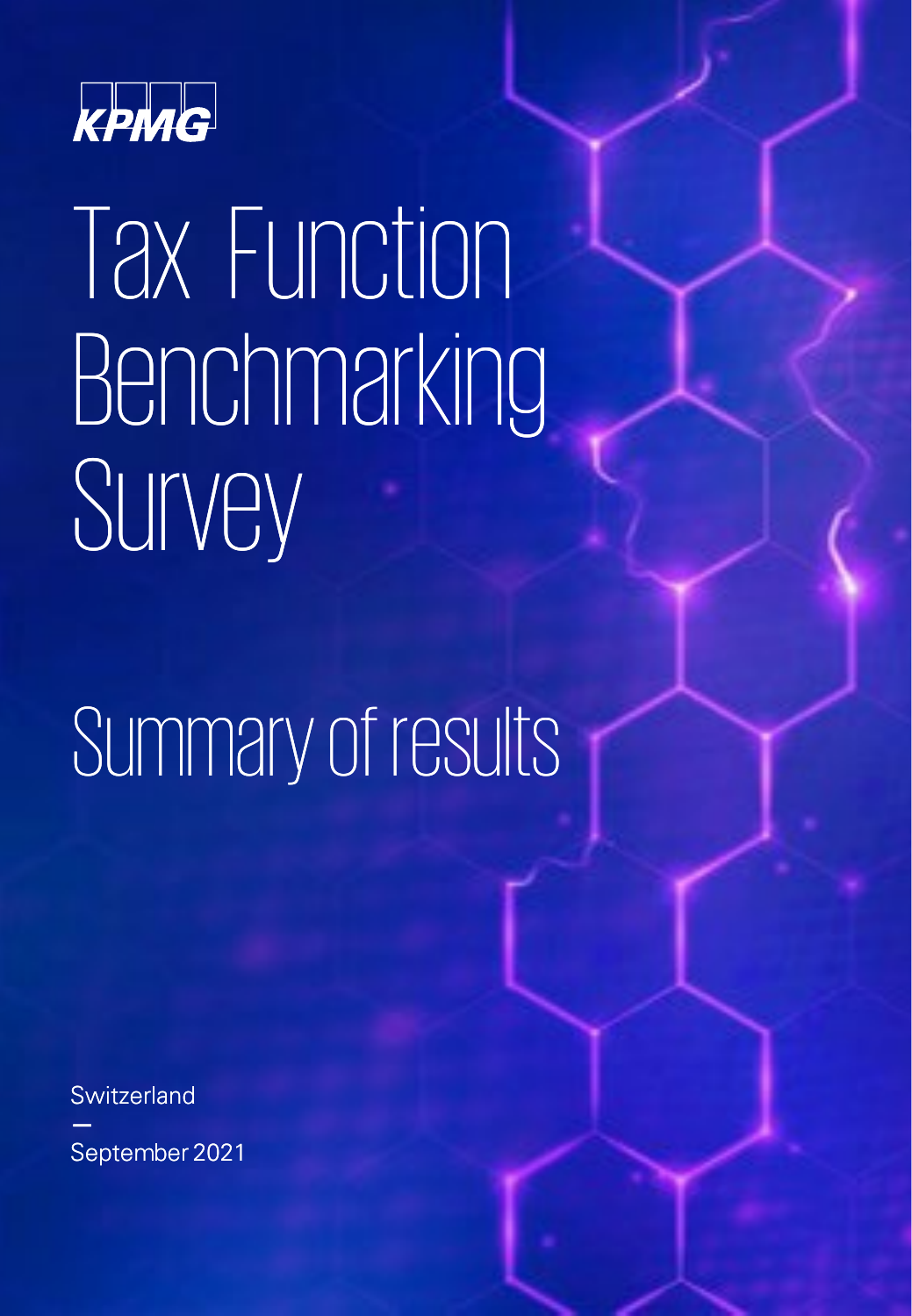### **Tax Function Benchmarking Survey - Switzerland** Contents page



### **Survey results 3** Strategy 3 and 3 and 3 and 3 and 3 and 3 and 3 and 3 and 3 and 3 and 3 and 3 and 3 and 3 and 3 and 3 and 3 and 3 and 3 and 3 and 3 and 3 and 3 and 3 and 3 and 3 and 3 and 3 and 3 and 3 and 3 and 3 and 3 and 3 and 3 and 3 a Sourcing 5 and 5 and 5 and 5 and 5 and 5 and 5 and 5 and 5 and 5 and 5 and 5 and 5 and 5 and 5 and 5 and 5 and 5 and 5 and 5 and 5 and 5 and 5 and 5 and 5 and 5 and 5 and 5 and 5 and 5 and 5 and 5 and 5 and 5 and 5 and 5 a Operations 30 and 200 and 200 and 200 and 200 and 200 and 200 and 200 and 200 and 200 and 200 and 200 and 200 Performance and the state of the 16 General 18

**Introduction 2**



**Contacts 19**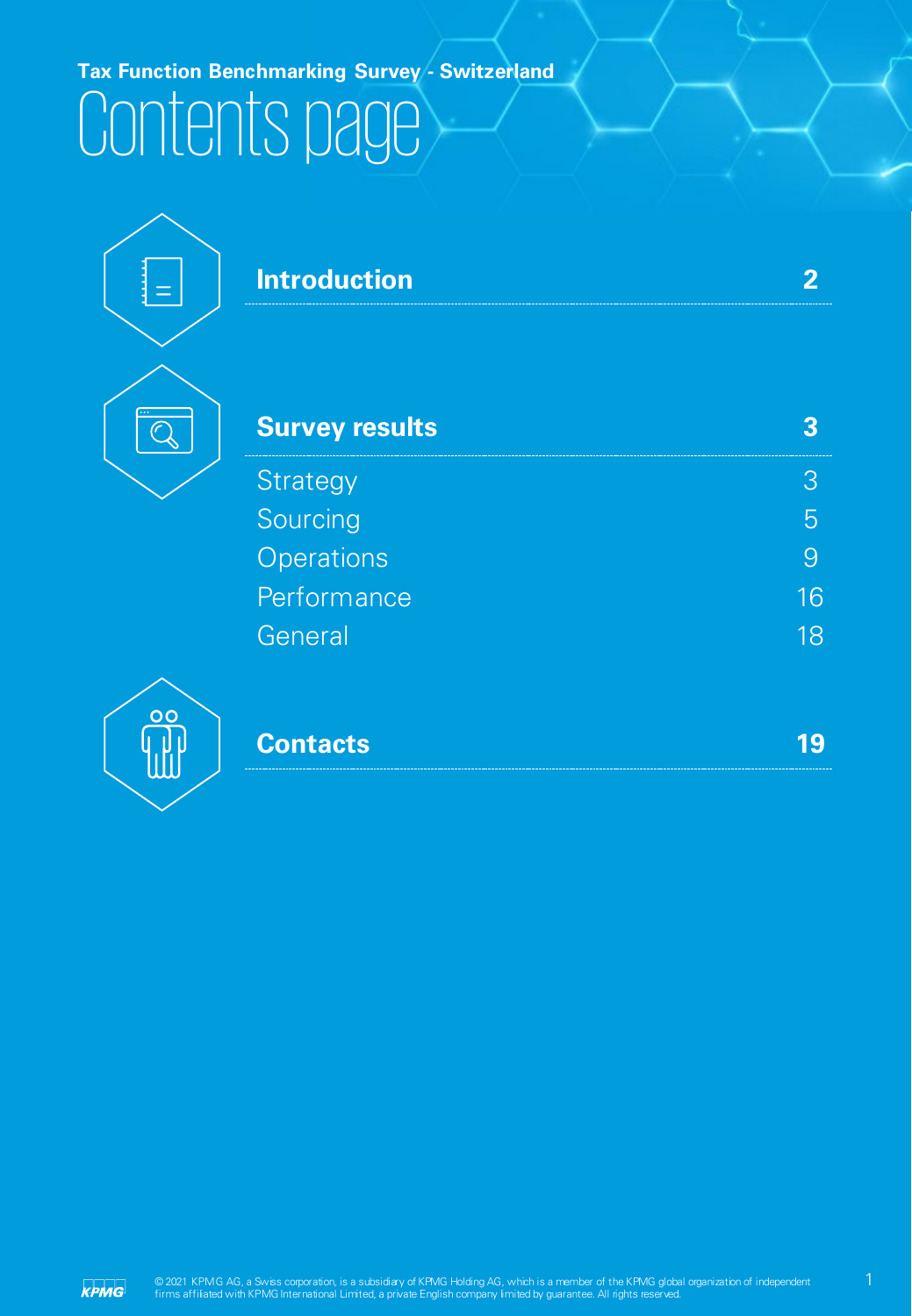### **Tax Function Benchmarking Survey - Switzerland** Introduction

There is no shortage of challenges and opportunities facing today's tax functions. Rapid globalisation, new developments in tax laws, changes in accounting standards and increased demands from tax authorities are all increasing the burden on tax and finance departments. In addition, the COVID-19 global pandemic has taught us all the importance of remote working and building a team that can adapt to strenuous circumstances. All the while tax functions are challenged with providing more and better reporting and compliance, in less time.

Across the KPMG organisation, we are investing US\$5 billion over five years in technology, people and innovation to help accelerate the digital transformation of KPMG firms and our clients, with more than US\$1billion being invested in tax & legal technology specifically through that period. Through this investment we have combined our technology, transformation and compliance capabilities under a new framework — Tax Reimagined.

#### **Tax Reimagined framework**

Tax Reimagined is a technologyenabled holistic approach to help organisations develop a strategy for their tax function and design a target operating model to enable them to reduce costs, mitigate risks, improve quality and drive more strategic value across their organisation.



In our Tax Function Benchmarking Survey of Swiss companies in 2021, Heads of Tax and Finance were asked about the current state and future plans for the strategy, sourcing, operations and performance of their tax functions.

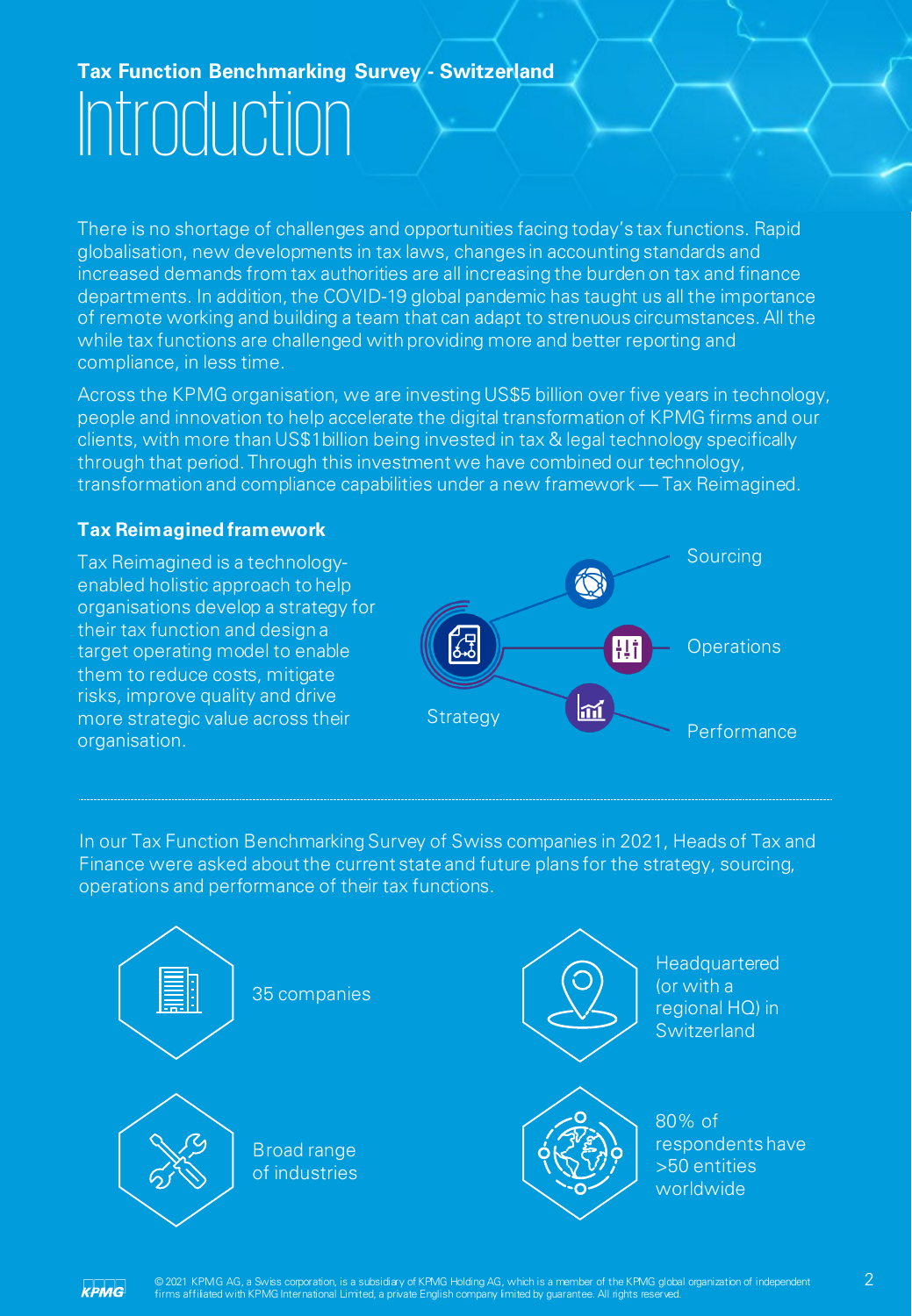### **Survey results** Strategy

**Most companies surveyed either already have a documented tax strategy / tax governance policy or plan to put one in place**



Common key points covered by the tax strategy – for those organisations that have one – include governance and responsibilities, as well as principles guiding tax planning, relationships with tax authorities and compliance.



- In Switzerland there are currently no plans to require companies to publish their tax strategy by law. In other countries, however, obligatory public disclosure of tax strategies is being considered or has already been implemented.
- Additionally, for a number of years tax transparency has been widely debated, which has led to a number of initiatives such as the OECD's Inclusive Framework on Base Erosion and Profit Shifting (BEPS) and reporting requirements such as Country by Country Reporting.
- Having a documented tax strategy or governance policy approved by the board, whether published or not, is a helpful first step towards demonstrating good governance.

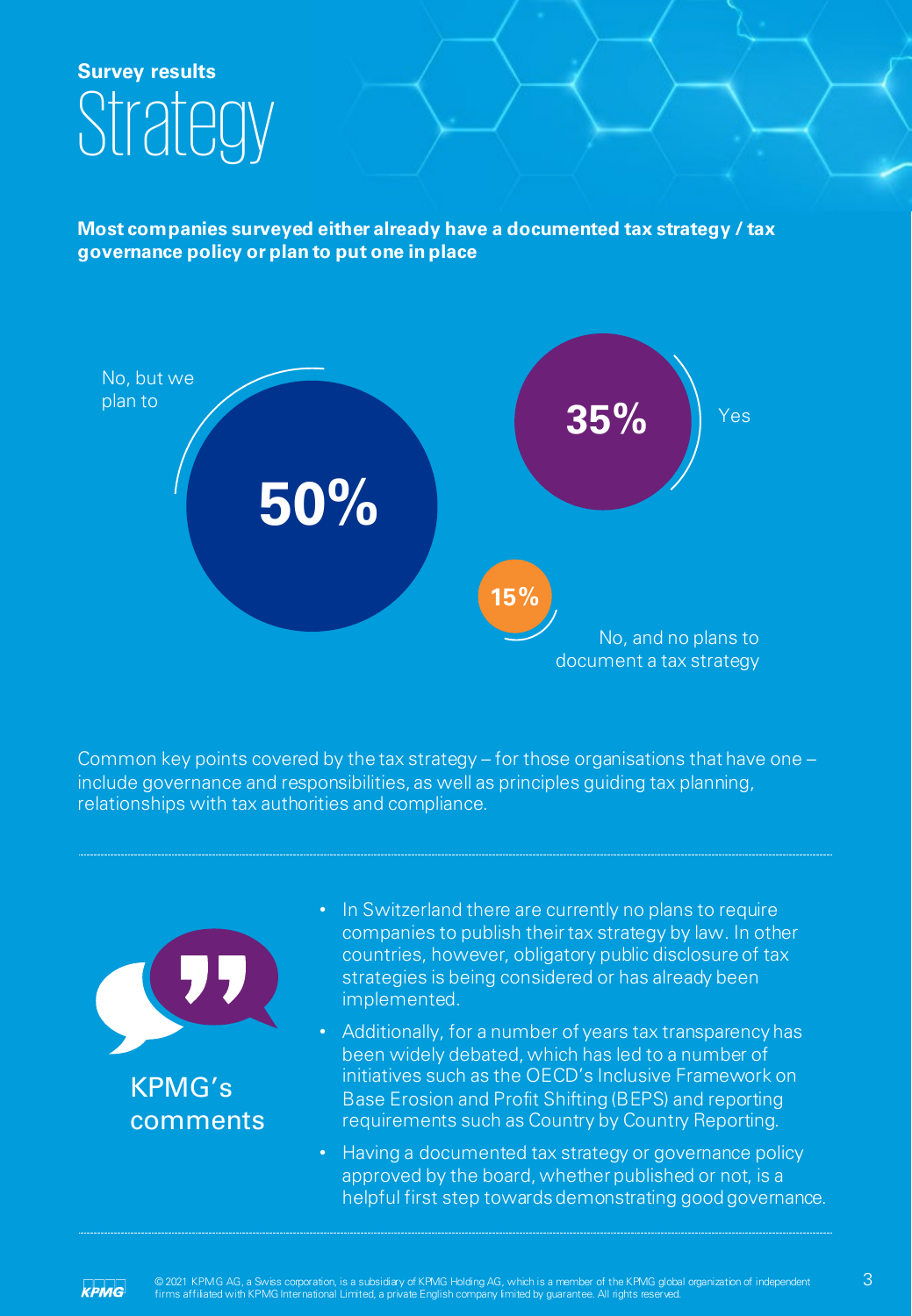### **Survey results** Strategy

#### **We asked companies how they would describe the current state of their tax function**

|    | We have an idea of how our tax<br>function needs to transform but<br>have not yet put a plan into action | Going through a<br>transformation at the moment    |
|----|----------------------------------------------------------------------------------------------------------|----------------------------------------------------|
|    | 44%                                                                                                      | 47%                                                |
| 6% | We need to completely<br>rethink the tax function                                                        | $3\%$<br>Already reached our<br>ideal future state |



Clearly, transformation is a hot topic within tax functions currently, whether this is due to the need to deal with ever-increasing compliance obligations, aligning with other internal transformations, such as finance transformations, or simply because the current operating model no longer **KPMG's comment** fits the needs of the tax function or the tax strategy vision.

#### **Very few companies consider that their tax functions are well prepared for the future, for example considering digital data exchange and real-time reporting**

#### **18% 79%** Not ready at all **3%** We are preparing, but there is still more to do We are completely prepared



Real-time reporting already exists in certain countries, and the level of digital exchange of data with tax authorities will only increase. Now is the time for tax functions to get prepared to ensure that future compliance obligations can be met and to reduce the risk of in-depth audits from tax authorities – or indeed be ready for what conclusions the tax authorities might draw from increased data access.

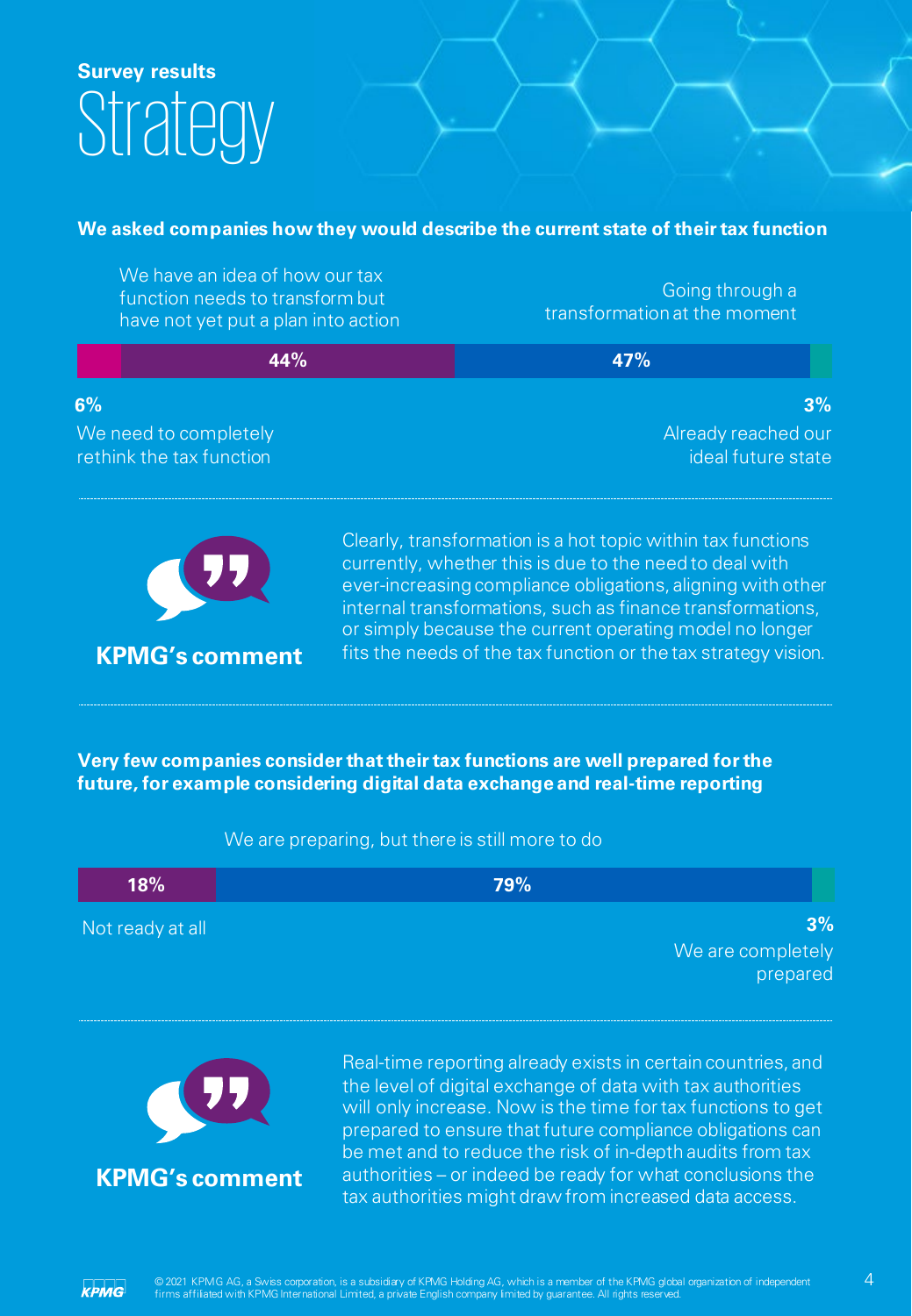**Most companies either have a mix of insourcing and outsourcing or fully insource their compliance activities, depending on the type of compliance**



Fully insourced

Fully outsourced – multiple service providers

Fully outsourced – single service provider A mix of insourcing and outsourcing

**Most companies do not plan to outsource compliance activities that are currently insourced…**

**… although nearly half of those companies outsourcing to multiple service providers may consider moving to a single service provider**





**KPMG**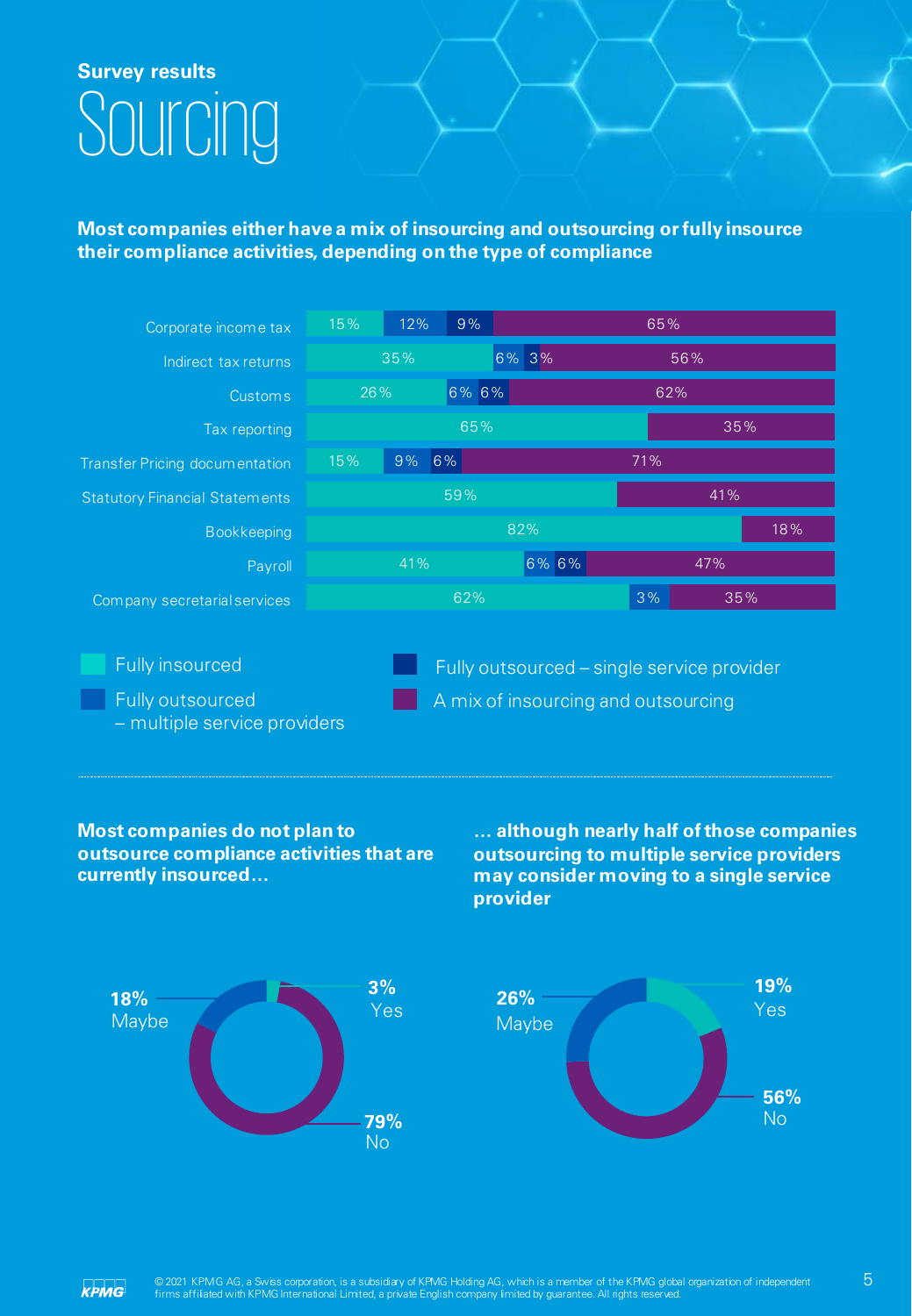**We asked what was driving the desire to change for those companies considering changing from insourcing to outsourcing…** 

| 71%  | Cost reduction                              |
|------|---------------------------------------------|
| 100% | <b>Efficiency gains</b>                     |
| 71%  | <b>Risk reduction</b>                       |
| 43%  | Make use of a service provider's technology |
| 86%  | Improve quality of compliance               |
| 43%  | Free up tax team resources                  |

#### **… and we asked the same question to those considering switching from multiple service providers to a single service provider**

| 58% | Cost reduction                              |
|-----|---------------------------------------------|
| 50% | Improved visibility                         |
| 50% | Fewer points of contact                     |
| 83% | <b>Efficiency gains</b>                     |
| 67% | <b>Risk reduction</b>                       |
| 33% | Make use of a service provider's technology |



- Efficiency gains were clearly important to those wanting or considering a change towards outsourcing or switching to a single service provider.
- Cost and risk reduction were also important drivers, as well as a desire to improve the quality of compliance for those considering a move away from insourcing.
- KPMG's comments Making use of a service provider's technology, freeing up tax team resources, improved visibility and fewer points of contact were considered important to a lesser extent.

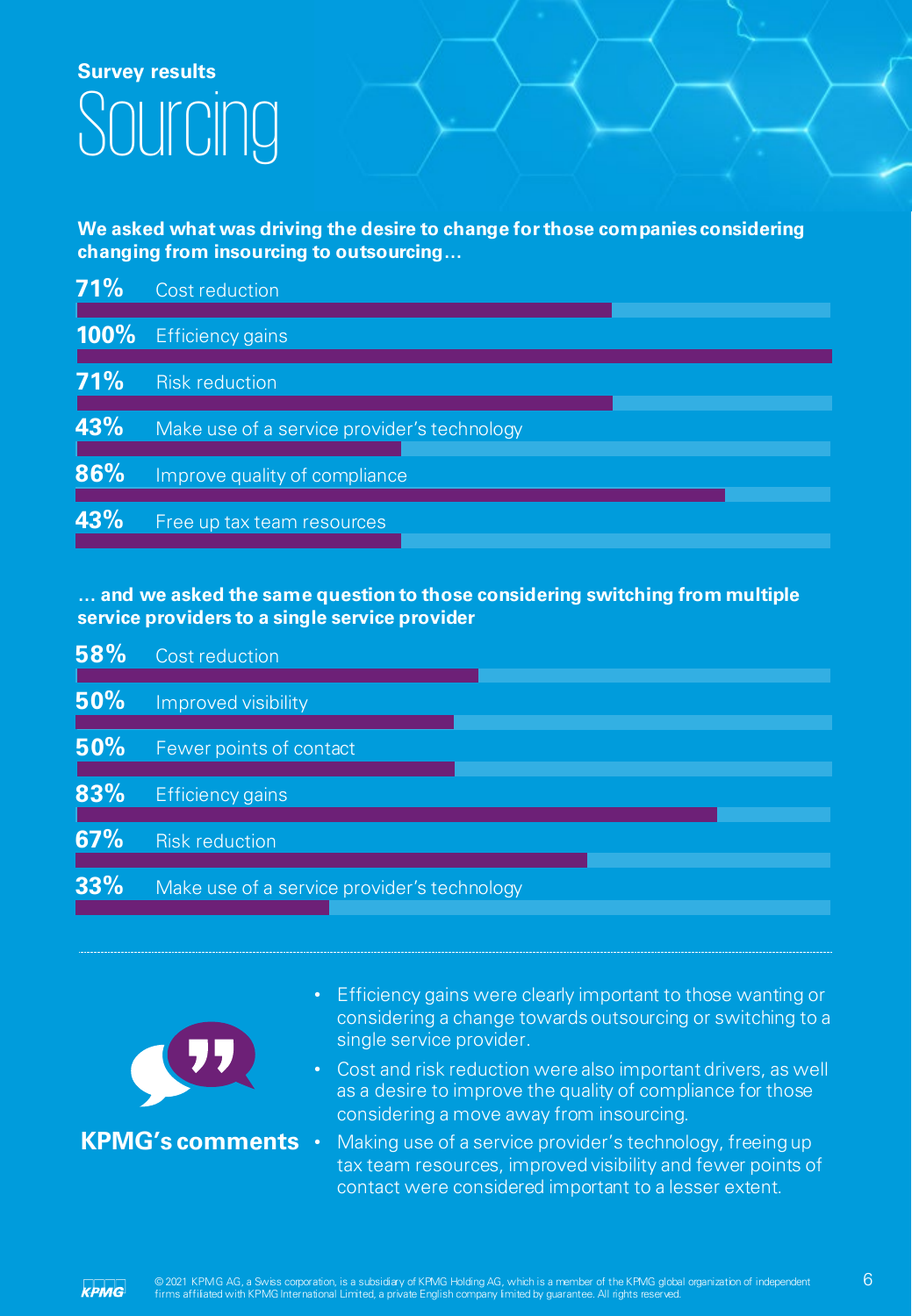**Besides tax technical expertise, tax function heads are also looking for more operational capabilities such as project management, process improvement, data & analytics and tax technology expertise when recruiting new team members**





- Making the right choice for your company with regards to inor outsourcing depends on your tax function's vision and strategy, whether you have the right resources and capabilities within tax or finance, and whether it make sense to leverage a third party provider for specific processes.
- Based on our survey results, Swiss companies employ a varied mix of in- and outsourcing depending on the type of compliance activity, however at KPMG we have noticed an increasing amount of companies looking to outsource compliance activities over the last few years.
- It is also increasingly common for us to receive requests for proposal (RFPs) that include multiple compliance services, whereas in the past it was unusual to receive an RFP that covered more than one or two compliance services. There may be significant untapped synergies to be realised by providing one data set to one service provider that could then be used to drive multiple compliance processes.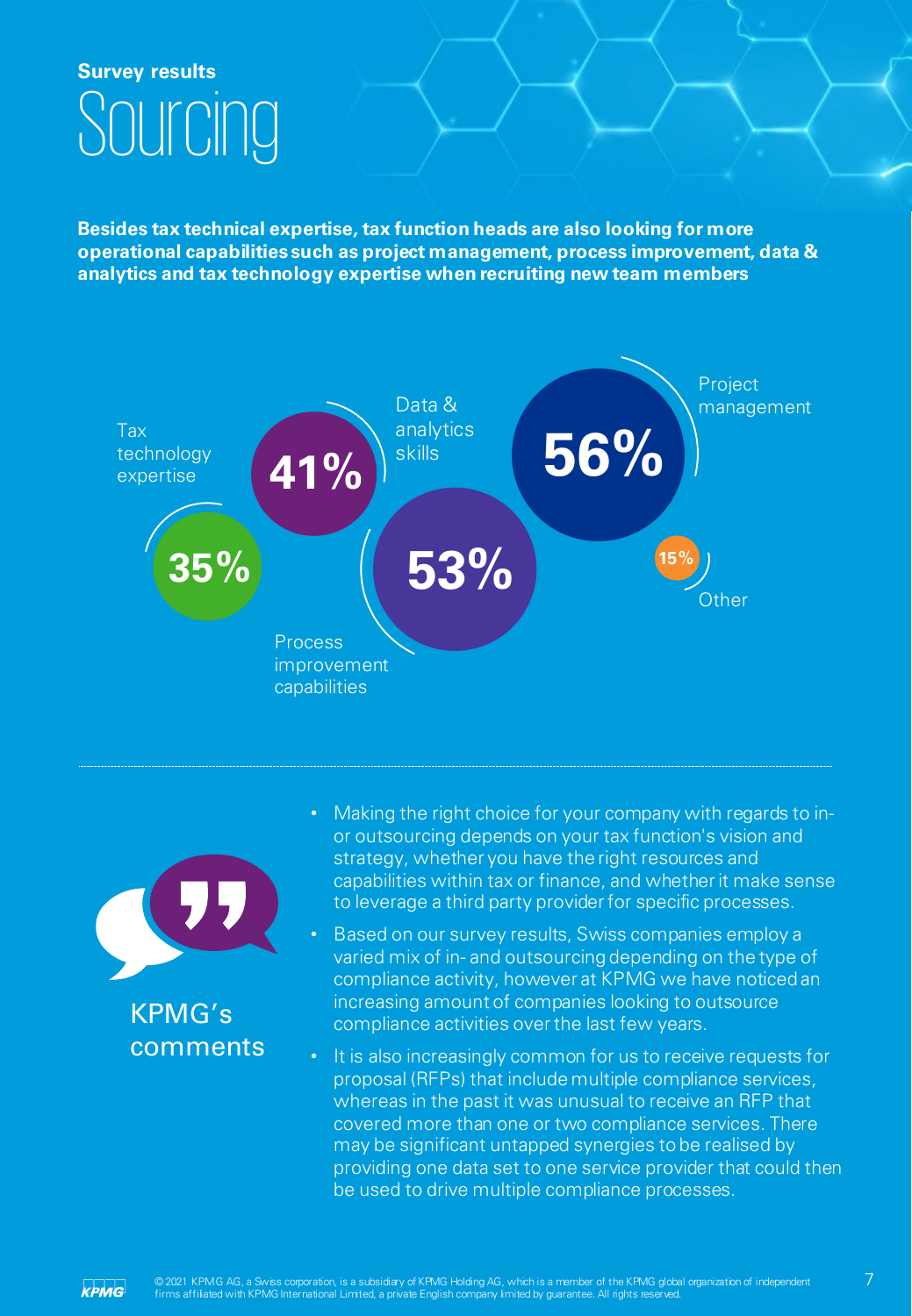#### **The majority of respondents were only somewhat satisfied with their current sourcing model for compliance**



#### **The key challenges identified were as follows**





- Challenges including overly manual processes and outdated technology are topics that come up often in our discussions with clients, who are concerned about a corresponding risk of error and potential inefficiencies in their compliance processes.
- Similarly, a lack of global visibility over compliance is a key concern. Greater visibility should provide clarity on whether there are appropriate controls in place to ensure accurate and timely compliance, whether risks are appropriately mitigated and whether processes could be more efficient and effective.

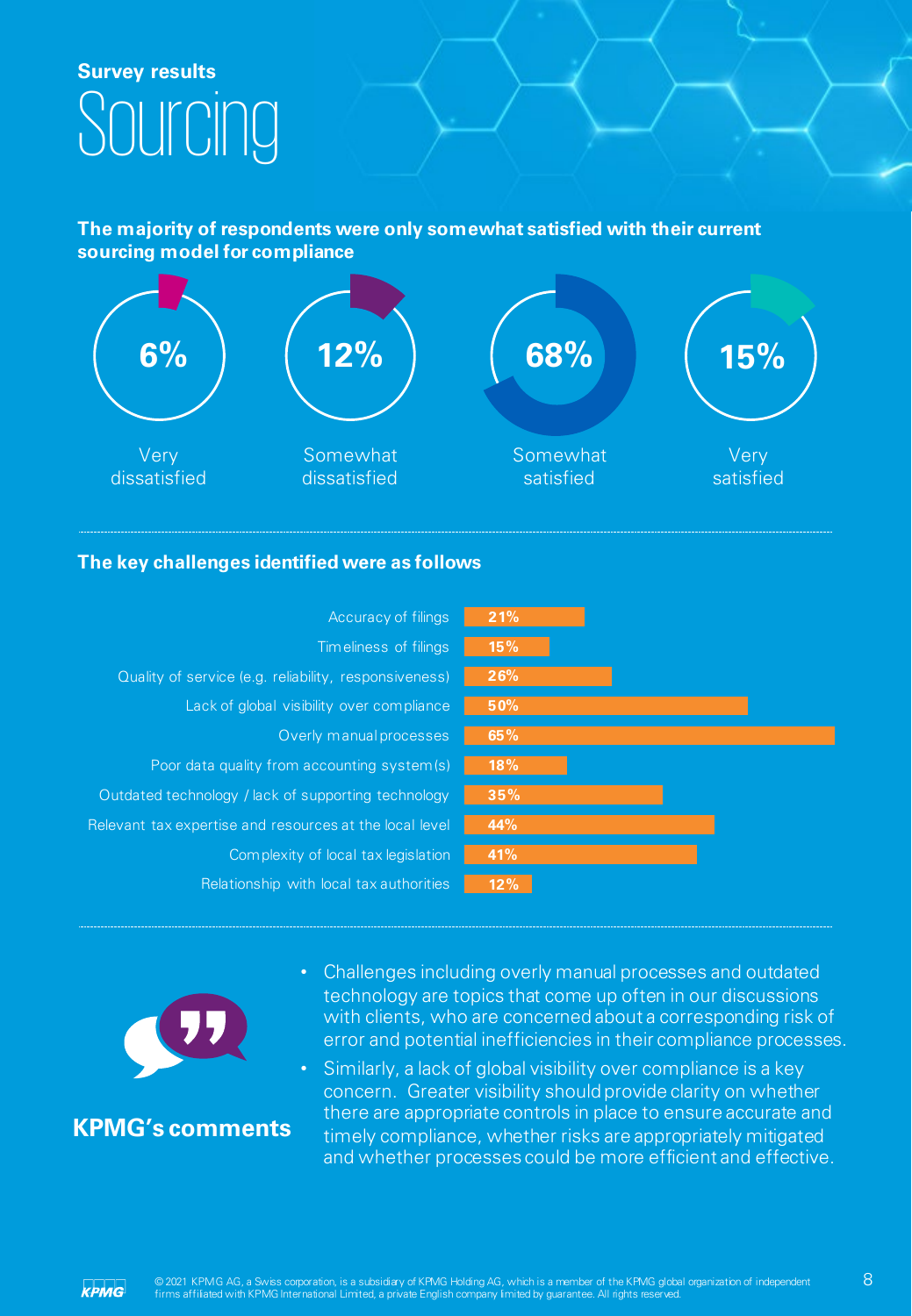**SAP is the most common ERP system used within the companies surveyed, whilst more than a third of companies use more than one ERP system**



#### **The majority of organisations using SAP have not yet migrated to S/4HANA**

|                             | During 2021 |                                                                                              | After 2023                                                                                                                                                                                                                                                                                                                                                                                                                                                               |
|-----------------------------|-------------|----------------------------------------------------------------------------------------------|--------------------------------------------------------------------------------------------------------------------------------------------------------------------------------------------------------------------------------------------------------------------------------------------------------------------------------------------------------------------------------------------------------------------------------------------------------------------------|
| 8%                          | 8%          | 46%                                                                                          | 38%                                                                                                                                                                                                                                                                                                                                                                                                                                                                      |
| We have already<br>migrated |             | During 2022 / 2023                                                                           |                                                                                                                                                                                                                                                                                                                                                                                                                                                                          |
|                             |             | companies we surveyed.<br>transactional based taxes in particular.<br><b>KPMG's comments</b> | • SAP is the most widely used accounting system in the<br>• The migration to S/4 HANA can be considered a "once in<br>a lifetime" chance for tax functions to take the<br>opportunity to automate or digitalise tax processes, and<br>• It is therefore very important for the tax function to be<br>integrated into the migration project as soon as possible<br>in order not to miss the chance to build desired tax<br>requirements or sensitivities into the system. |

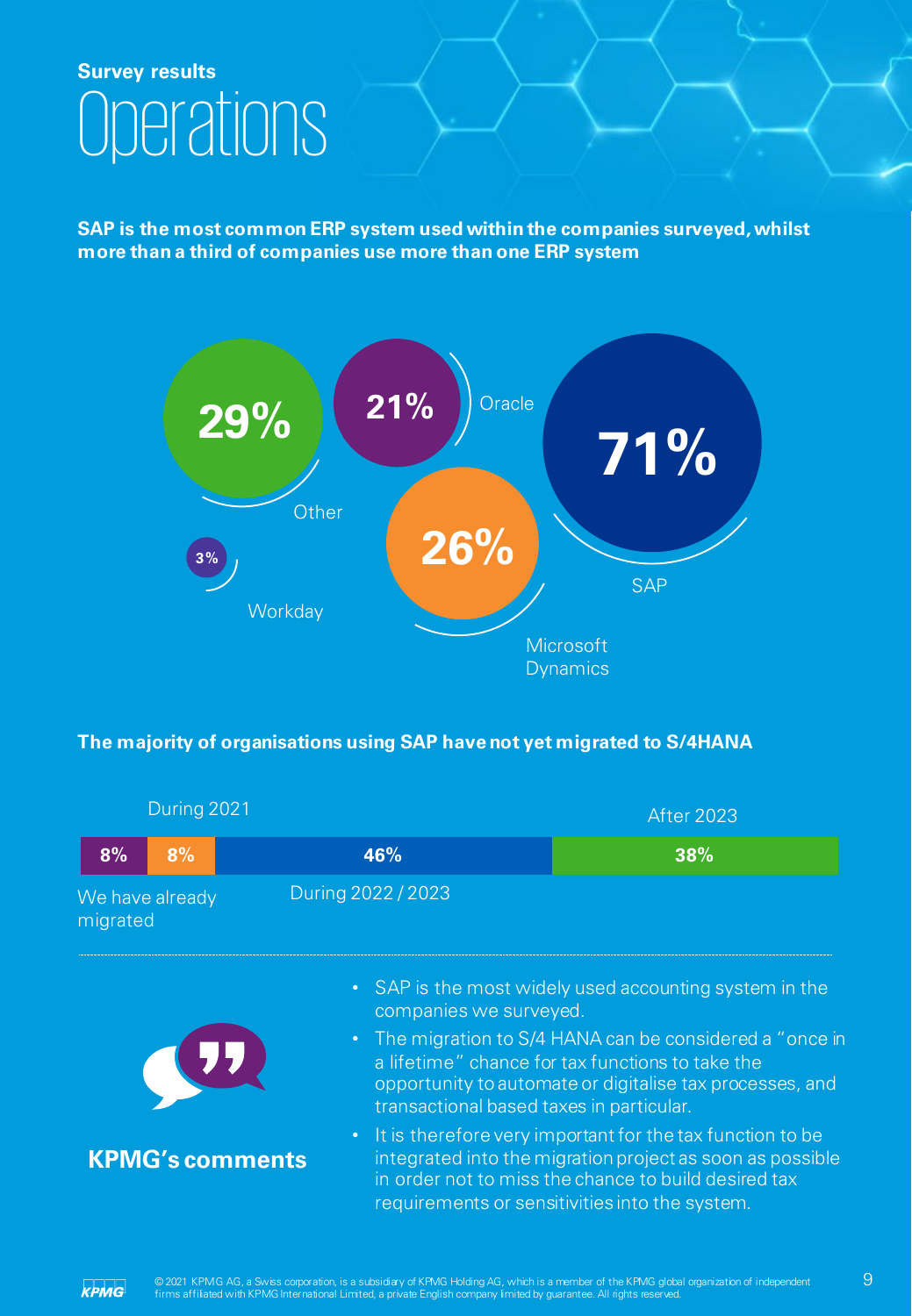**Most respondents rated the quality of data available from their accounting system(s) as "good" or "adequate"** 





- Whilst many respondents rated the quality of data available as "good", a significant proportion gave an "adequate" rating and a fifth said the data quality was "insufficient", suggesting that there is plenty of scope for improvement.
- Reasons given for lower ratings included that having multiple ERP systems made it difficult to extract data in a meaningful way, that there was a lack of granularity, and that ERP systems were not sufficiently geared towards tax.

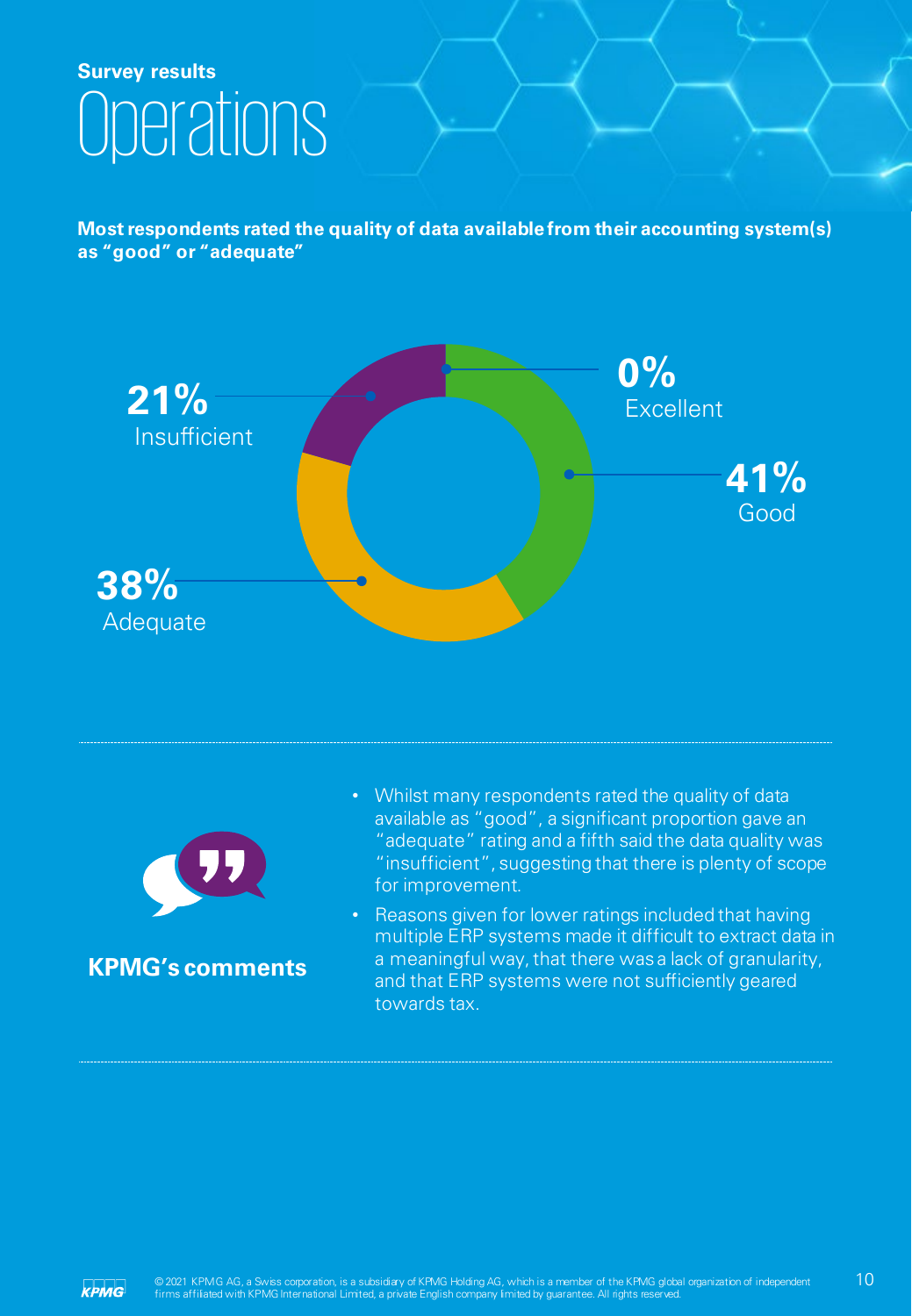**Most companies describe their tax department as partially digitalised or not digitalised…**



**…and most use technologies which are only partly connected or are stand-alone solutions**

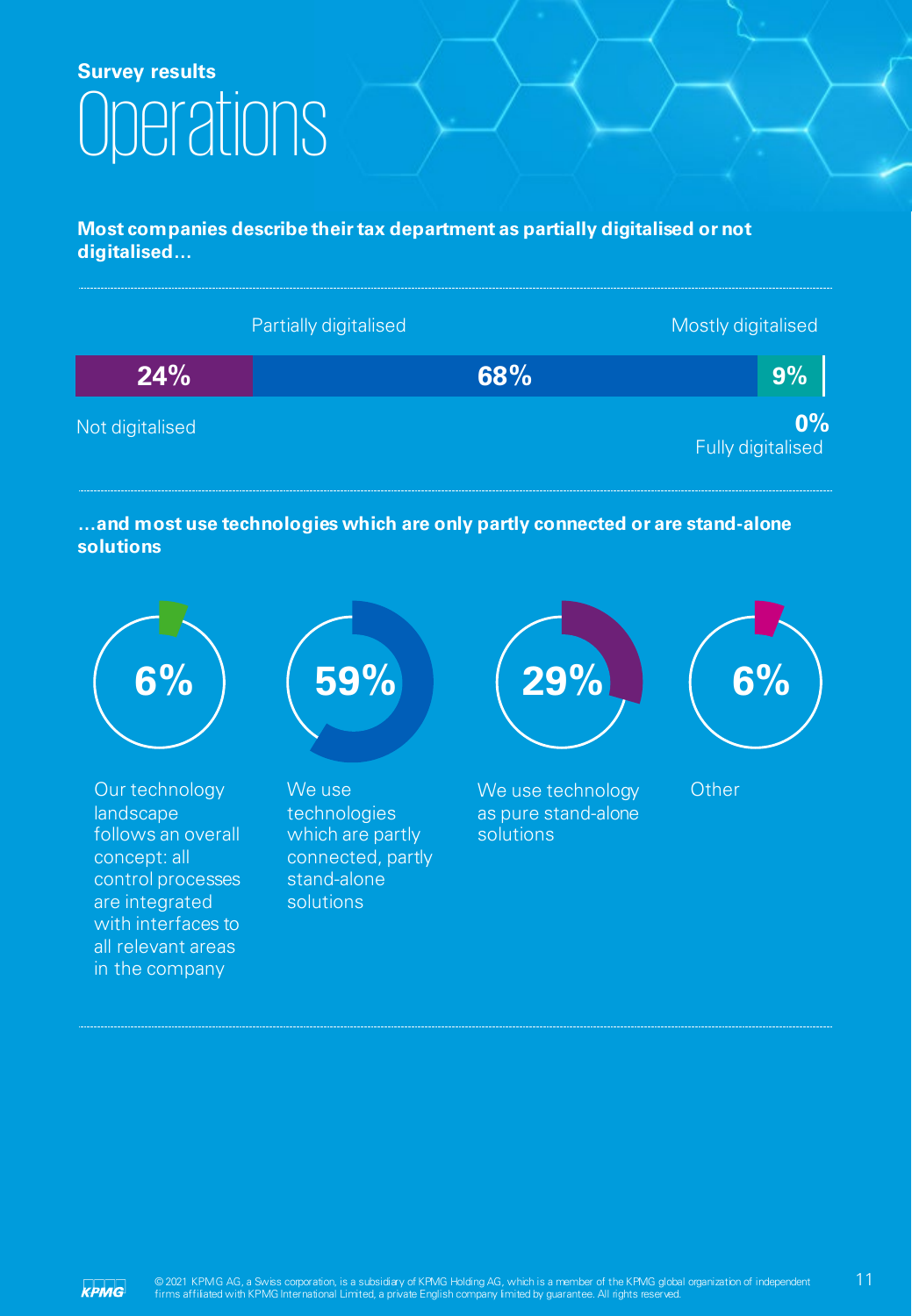#### **We asked what enabling technology is being used in the tax function**



- Generally speaking, the use of technology within tax functions in Switzerland appears quite limited.
	- The responses received regarding current levels of digitalisation are mirrored by the increasing number of enquiries we are receiving to support Swiss headquarters in developing a digital roadmap for the global tax function.
	- Key expectations for increasing the level of digitalisation of the tax function may include: reducing manual efforts and increasing accuracy of processed data outputs, facilitating an effective governance and control framework and providing clear analyses and insights for decision making.

12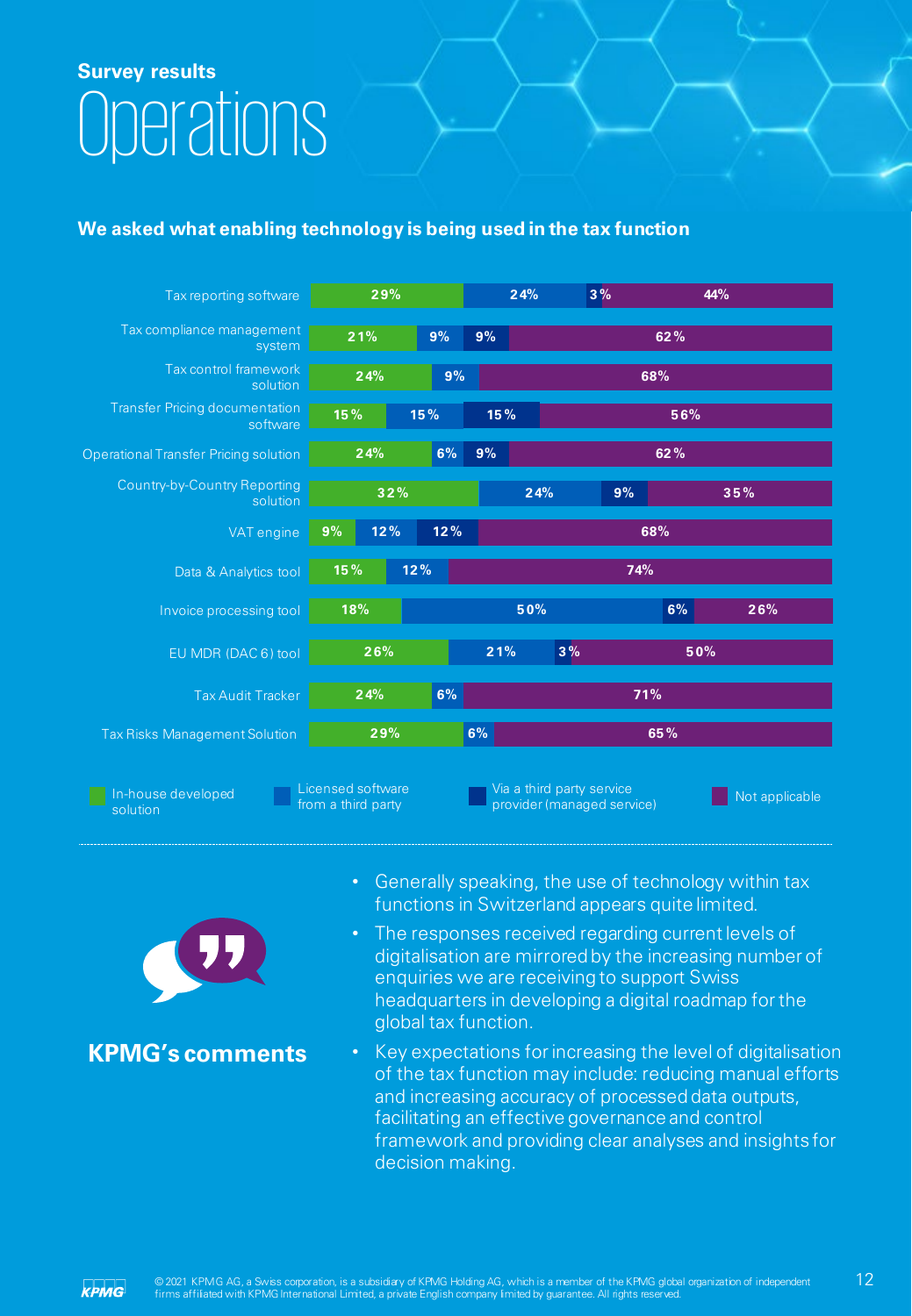#### **We asked where the greatest opportunity for (further) digitalisation measures**



#### **… and what the biggest challenges were with regard to further digitalisation**

| Time / resource constraints                                                   | 62% |
|-------------------------------------------------------------------------------|-----|
| Lack of an overall strategy for digitalisation                                | 35% |
| Building up the necessary know-how in<br>the tax department                   | 12% |
| Insufficient overview of available tax<br>technology solutions                | 15% |
| Complexity of the tax processes                                               | 35% |
| Difficult to recruit employees with the necessary<br>tax technology expertise | 6%  |
| Lack of a digitalisation culture in the company                               | 35% |
| <b>Budget constraints</b>                                                     | 56% |
| Other                                                                         |     |



- Time and resource constraints as well as budget constraints were mentioned as the most common challenges.
- Interestingly, more than a third of respondees stated that a lack of a digitalisation culture within the company and also a lack of an overall strategy with respect to digitalisation were challenges. We expect that working in COVID-19 times may accelerate and improve the level of digitalisation within companies in general.

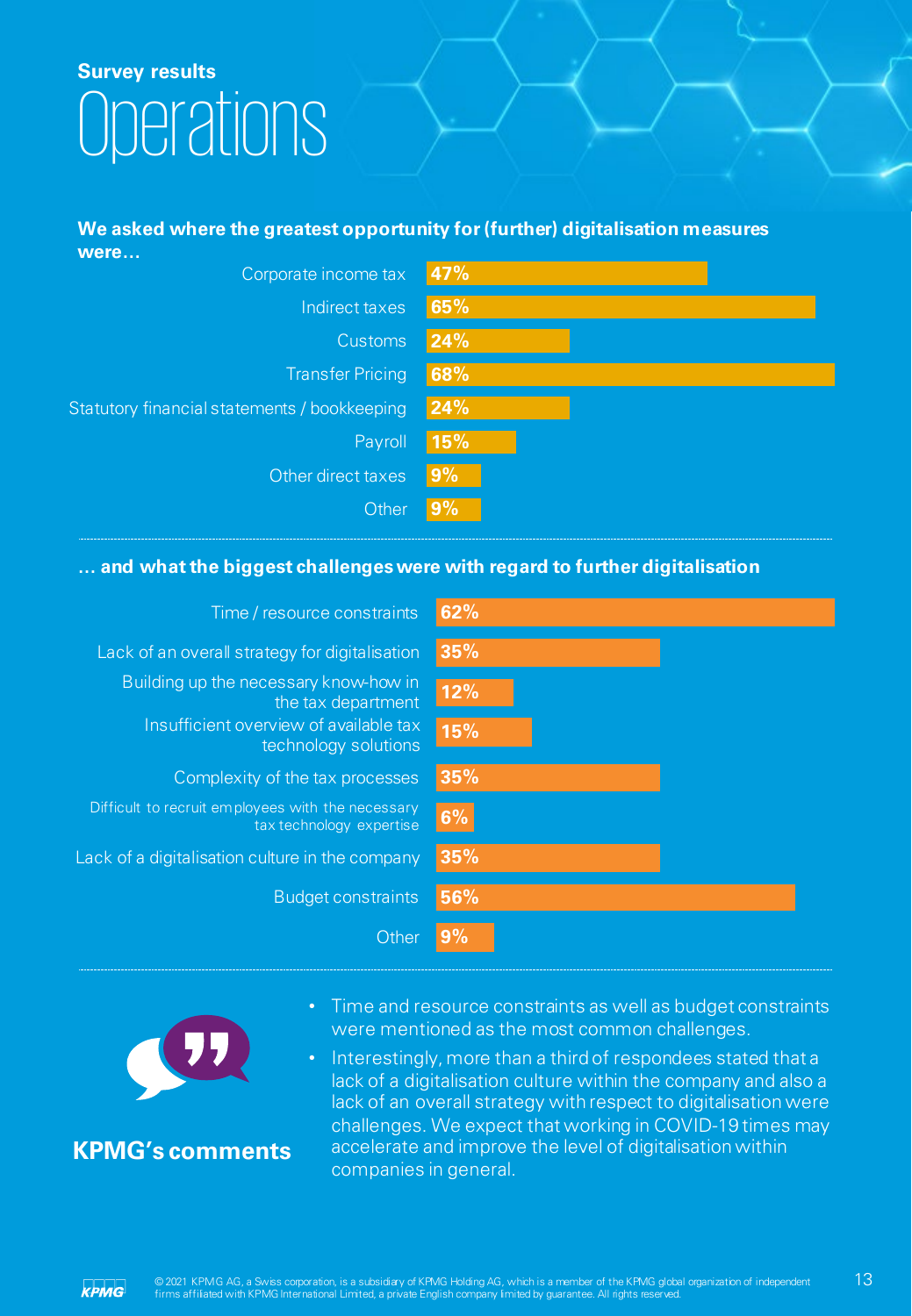#### **Most companies rated their tax processes and controls as "adequate" or "good"**



**Just over half of companies have a documented tax control framework in place**



14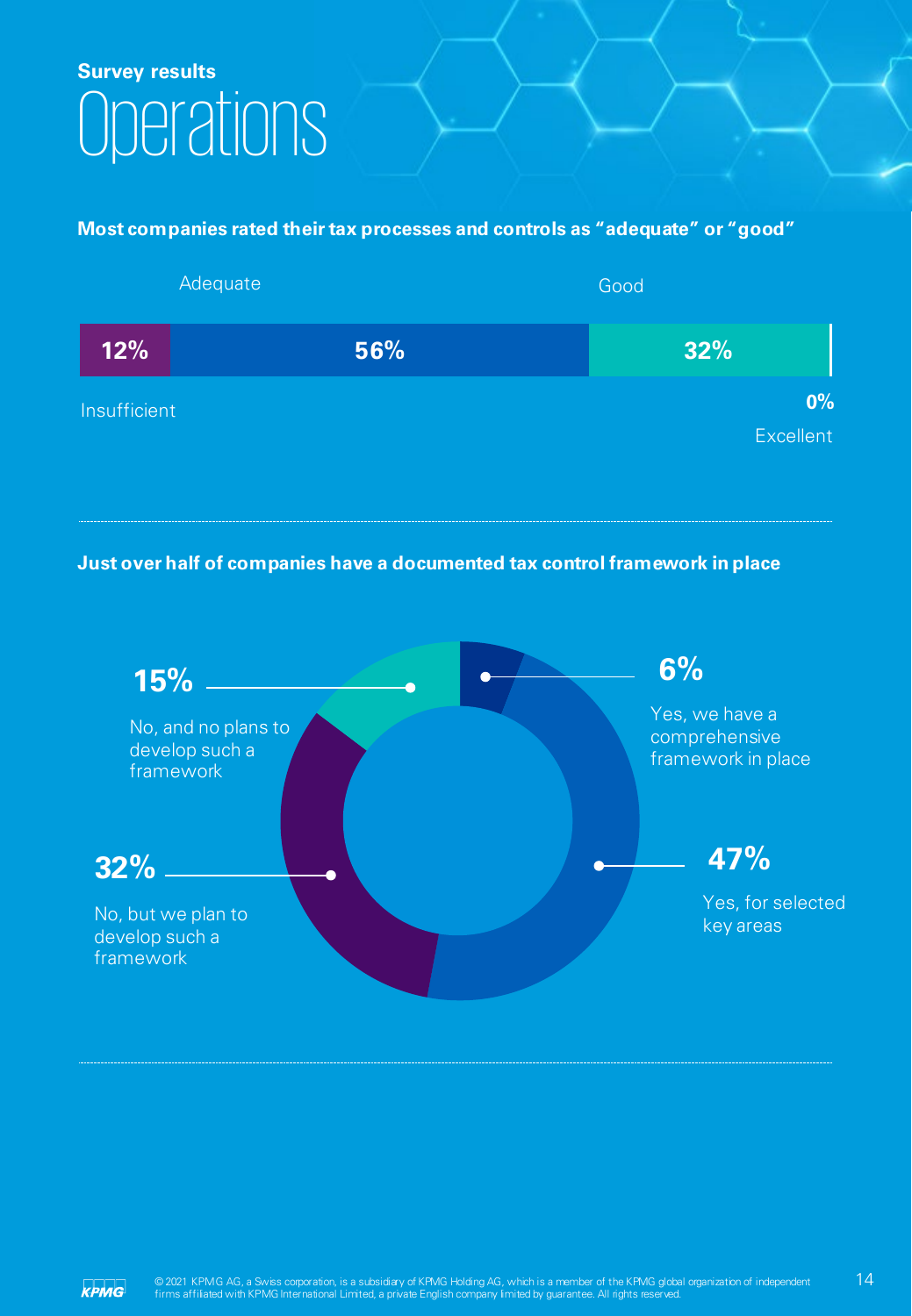**For those companies that have a documented tax control framework, we asked how they ensure that their employees bring it to life**





- Two thirds of the participants rated their tax processes and controls as adequate or below. Considering the increasing attention towards compliance and reporting on tax matters to stakeholders and tax authorities, this will only increase the need for better processes and controls in future.
- Since the OECD published a guide for building better tax control frameworks in 2016, an increasing number of countries worldwide, e.g. Germany, UK and Denmark – but not Switzerland so far – have introduced local regulations that require the set-up of a robust Tax Control Framework.
- We can see there is a clear trend towards developing a tax control framework, with a third of participants planning to develop such a framework and over half having one already in place.

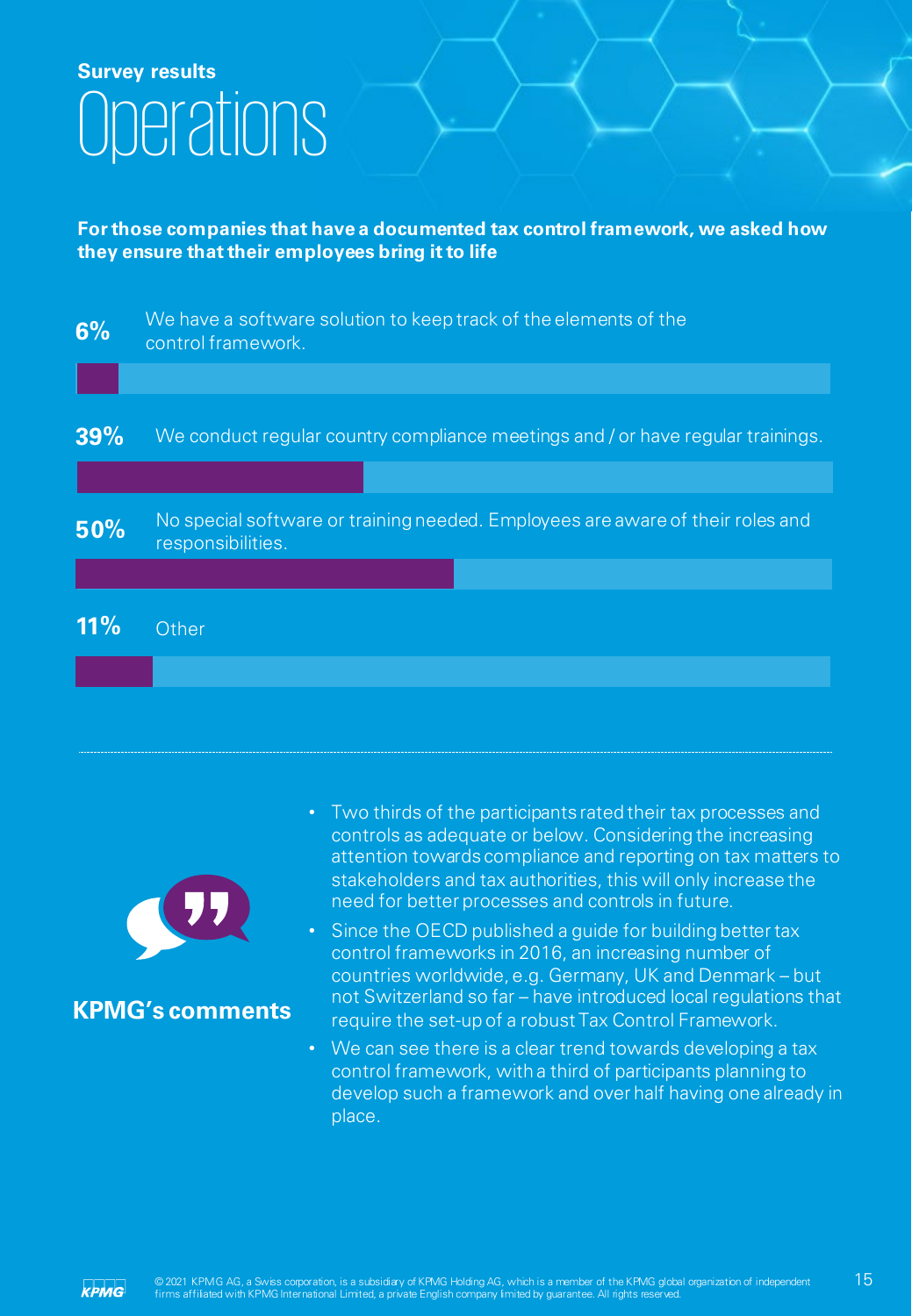### **Survey results Performance**

#### **Effective tax rate (ETR) remains a popular key performance indicator (KPI) for tax functions**

| Accuracy of returns and avoidance of penalties                                       | 9%  |
|--------------------------------------------------------------------------------------|-----|
| Results of tax authority inspections are as expected                                 | 15% |
| Personnel taxes are effectively managed                                              | 0%  |
| Tax compliance deadlines are met on schedule                                         | 12% |
| Tax function stays within its budget                                                 | 18% |
| Business units are satisfied with<br>tax services provided                           | 9%  |
| Effective tax rate is at expected rate                                               | 47% |
| Tax risks are managed appropriately                                                  | 41% |
| Tax savings achieved                                                                 | 6%  |
| Result of internal audit findings                                                    | 0%  |
| Size of year end transfer pricing adjustment in<br>relation to key financial figures | 0%  |
| Regular review of over / under tax prepayments                                       | 3%  |
| No established KPIs                                                                  | 41% |
| Other                                                                                | 3%  |
|                                                                                      |     |



- ETR and tax risk management KPIs topped the poll, however not quite half of the respondents in either case mentioned this as one of their KPIs.
- In the current environment, where tax transparency is a hot topic and attitudes to tax are evolving, and in conversations with our clients, we see some movement away from more traditional ETR-based KPIs towards other KPIs which might drive different behaviour but can still demonstrate success for the tax function.
- Interestingly, approximately 40% of respondents stated that **KPMG's comments**  $\cdot$  lnterestingly, approximately 40% of responent their tax function has no established KPIs.

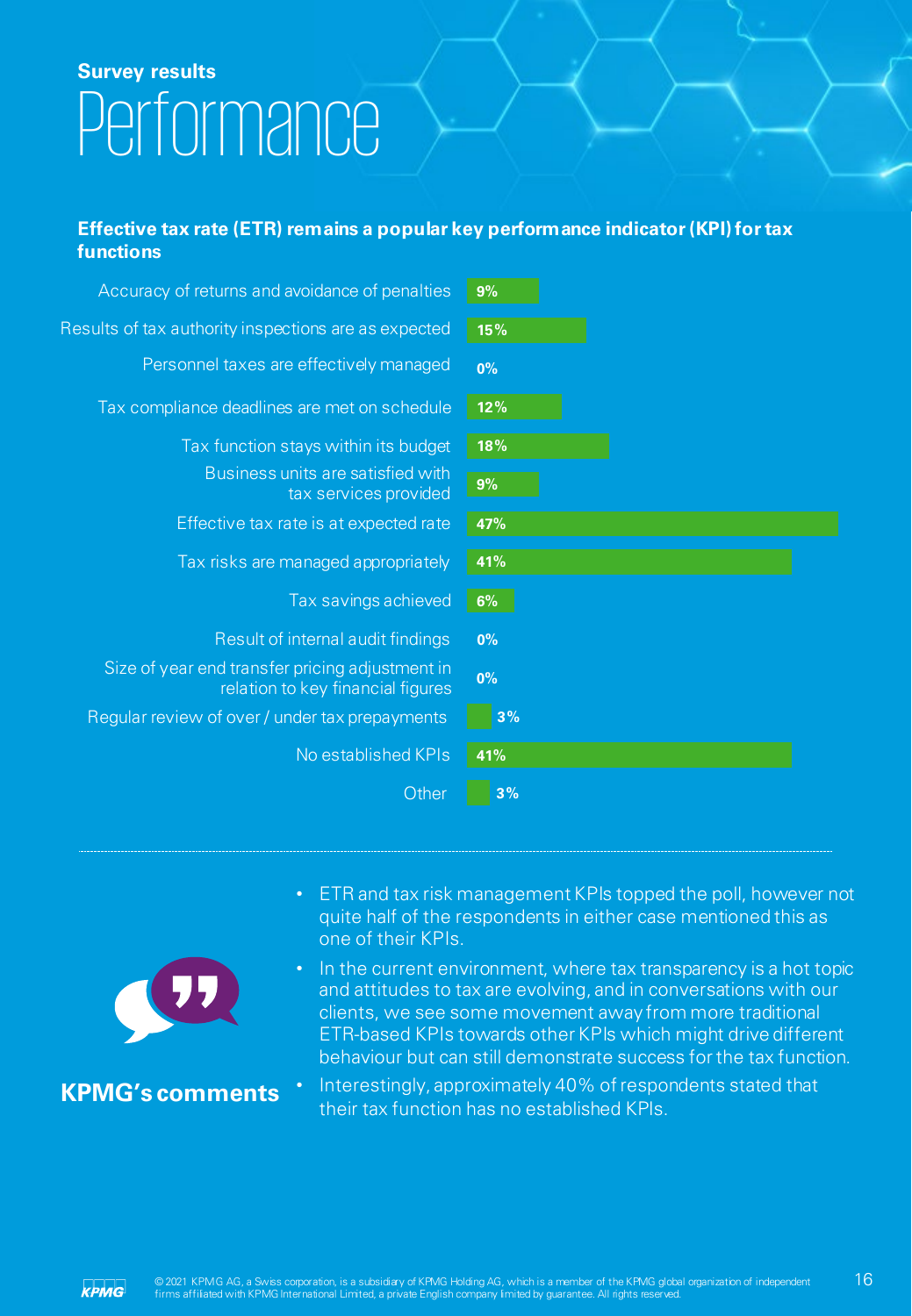### **Survey results** Performance

**We asked organisations about any plans to make public disclosures with respect to tax**





**KPMG's comments**

- Under Swiss law there is currently no requirement to make any public disclosures with respect to tax. However, there is a global trend towards increasing public disclosures, indicated by measures taken in other countries (for example in the UK, where large business are required to publish a tax strategy) and with the general increasing focus on Environmental, Social and Governance (ESG) matters, for example the recent inclusion of Tax in the widely adopted Global Reporting Initiative (GRI) Standards for sustainability reporting.
- The recent developments with respect to public Country by Country reporting may also affect Swiss headquartered groups with significant operations in the EU.

17

**KPMG**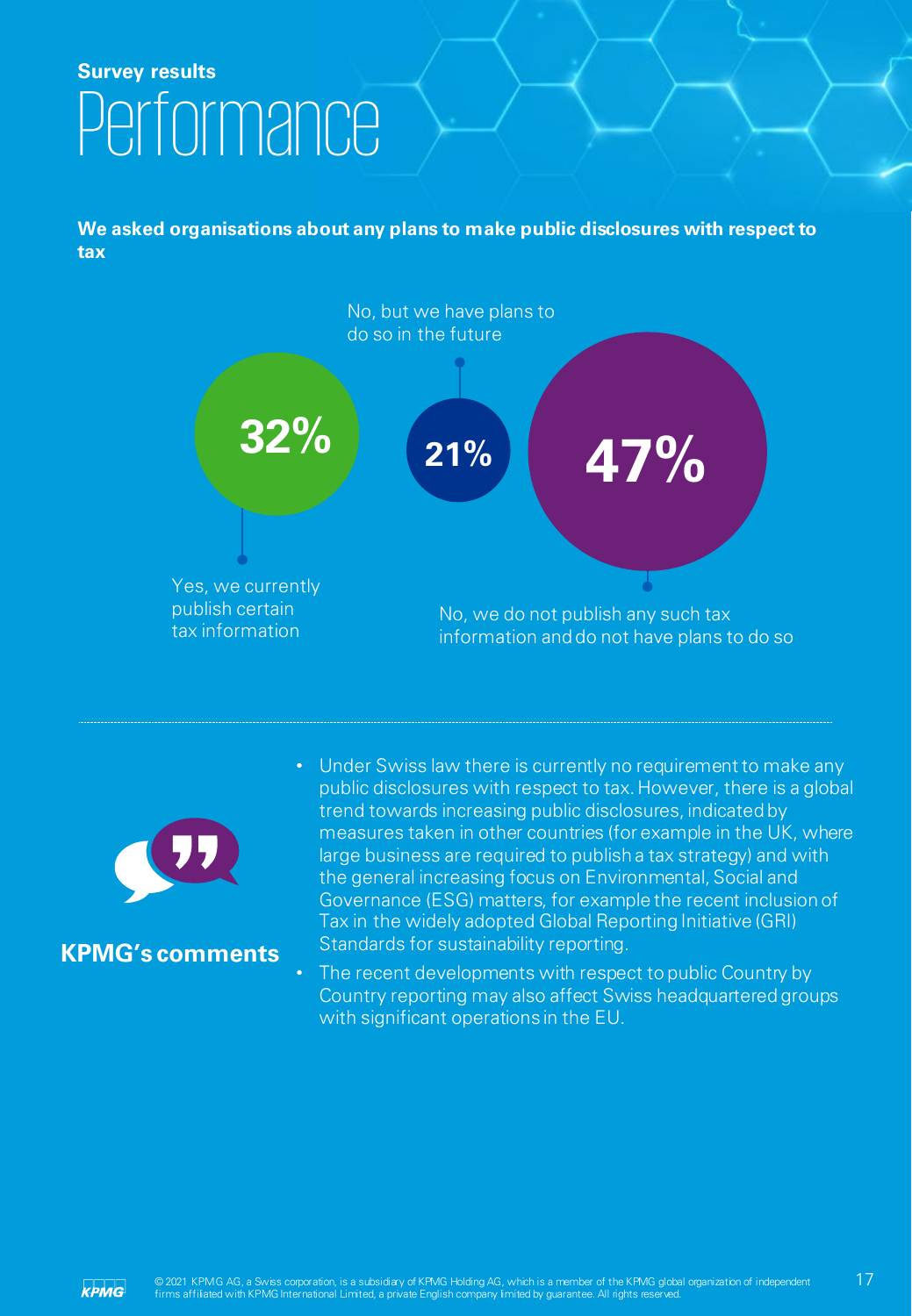### **Survey results** General

**The majority of respondents felt sufficiently informed and prepared for the future when considering how the world of tax is changing in terms of increased transparency, compliance and reporting obligations and digitalisation**

| Not very well<br>informed/<br>prepared | Quite well informed/prepared | Well informed /<br>prepared |
|----------------------------------------|------------------------------|-----------------------------|
| 18%                                    | 71%                          | 12%                         |

#### **0%**

Not informed / prepared

Finally, we asked what impacts COVID-19 has had on the tax function and its planned projects

| 50%   | Delayed projects                                                                |
|-------|---------------------------------------------------------------------------------|
| 12%   | Challenges with having the right information at the right time                  |
| 29%   | More focus on digitalisation of processes                                       |
| 56%   | New ways of collaboration                                                       |
| 9%    | Impact on tax operating model – stronger centralisation of the tax department   |
| $0\%$ | Impact on tax operating model – stronger decentralisation of the tax department |
| 15%   | Other                                                                           |



As we emerge from the COVID-19 pandemic, we expect a greater focus on reimagining the tax function as organisations build upon their new ways of collaboration and ideas for digitalisation of processes, whilst minimising cost and maximising efficiency.

18

#### **KPMG's comment**

**KPMG**